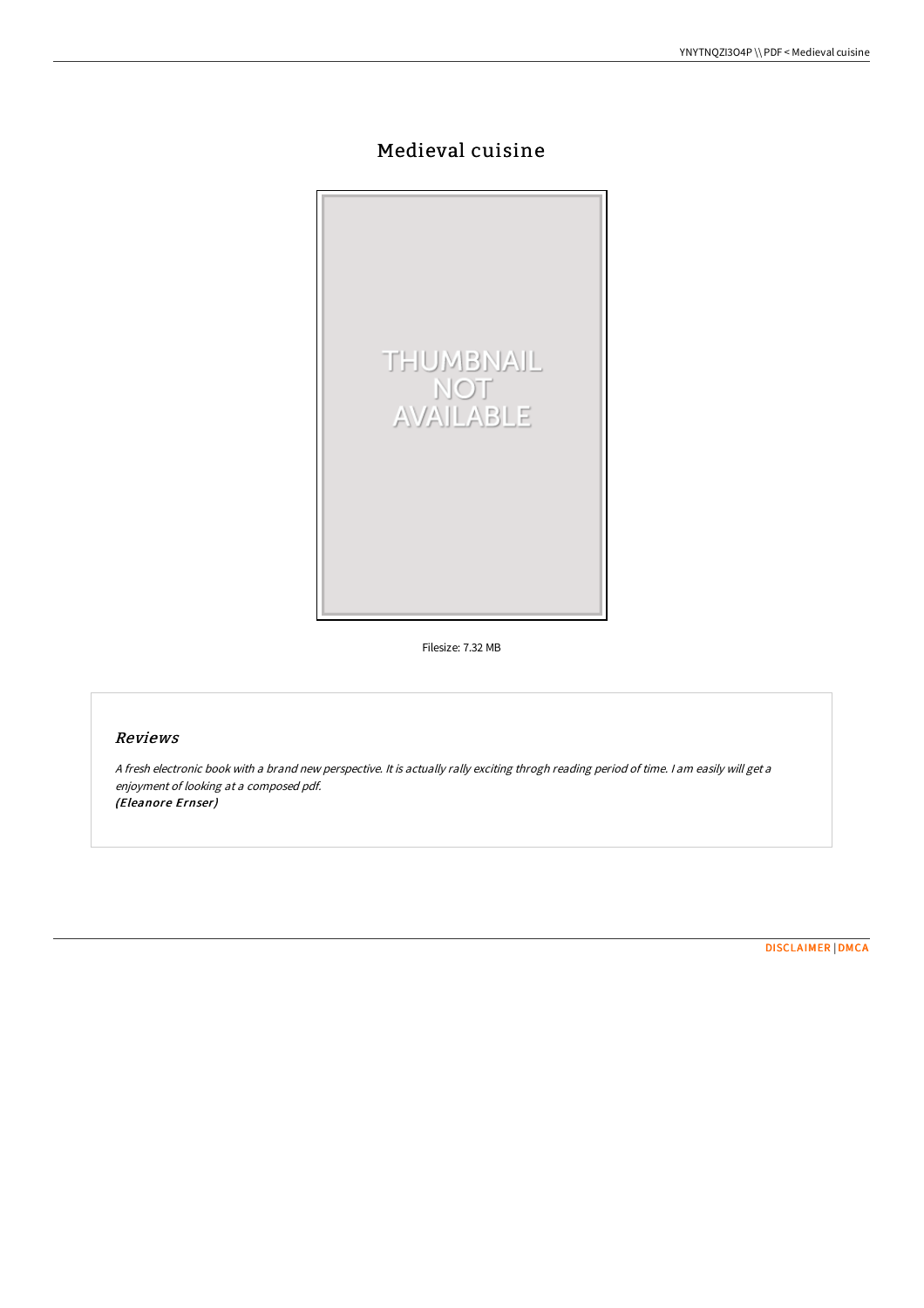### MEDIEVAL CUISINE



**DOWNLOAD PDF** 

Reference Series Books LLC Sep 2014, 2014. Taschenbuch. Book Condition: Neu. 246x192x8 mm. Neuware - Source: Wikipedia. Pages: 31. Chapters: Frumenty, Regional cuisines of medieval Europe, Cubeb, Entremet, Almond milk, Hippocras, Bartolomeo Scappi, Byzantine cuisine, Manchet, Verjuice, Martino da Como, Trencher, Chireta, Lady Arundel's Manchet, Potage, Le Viandier, Savore Sanguino, Beer soup, Poultry, Spicery, Scaldinghouse, Saucery, Sop, Horsebread. Excerpt: Medieval cuisine includes the foods, eating habits, and cooking methods of various European cultures during the Middle Ages, a period roughly dating from the 5th to the 16th century. During this period, diets and cooking changed less across Europe than they did in the briefer early modern period that followed, when those changes helped lay the foundations for modern European cuisine. Cereals remained the most important staples during the early Middle Ages, as rice was a late introduction to Europe and the potato was only introduced in 1536 with a much later date for widespread usage. Barley, oat and rye among the poor, and wheat for the governing classes, were eaten as bread, porridge, gruel and pasta by all members of society. Fava beans and vegetables were important supplements to the cereal-based diet of the lower orders. (Phaseolus beans, today the 'common bean,' were of New World origin and were introduced after the Columbian Exchange in the 16th century.) Meat was more expensive and therefore more prestigious and in the form of game was common only on the tables of the nobility. The most prevalent butcher's meats were pork and chicken and other domestic fowl, while beef, which required greater investment in land, was less common. Cod and herring were mainstays among the northern populations, and dried, smoked or salted made their way far inland, but a wide variety of other saltwater and freshwater fish were also eaten. Slow transportation and...

B Read [Medieval](http://www.bookdirs.com/medieval-cuisine.html) cuisine Online e [Download](http://www.bookdirs.com/medieval-cuisine.html) PDF Medieval cuisine